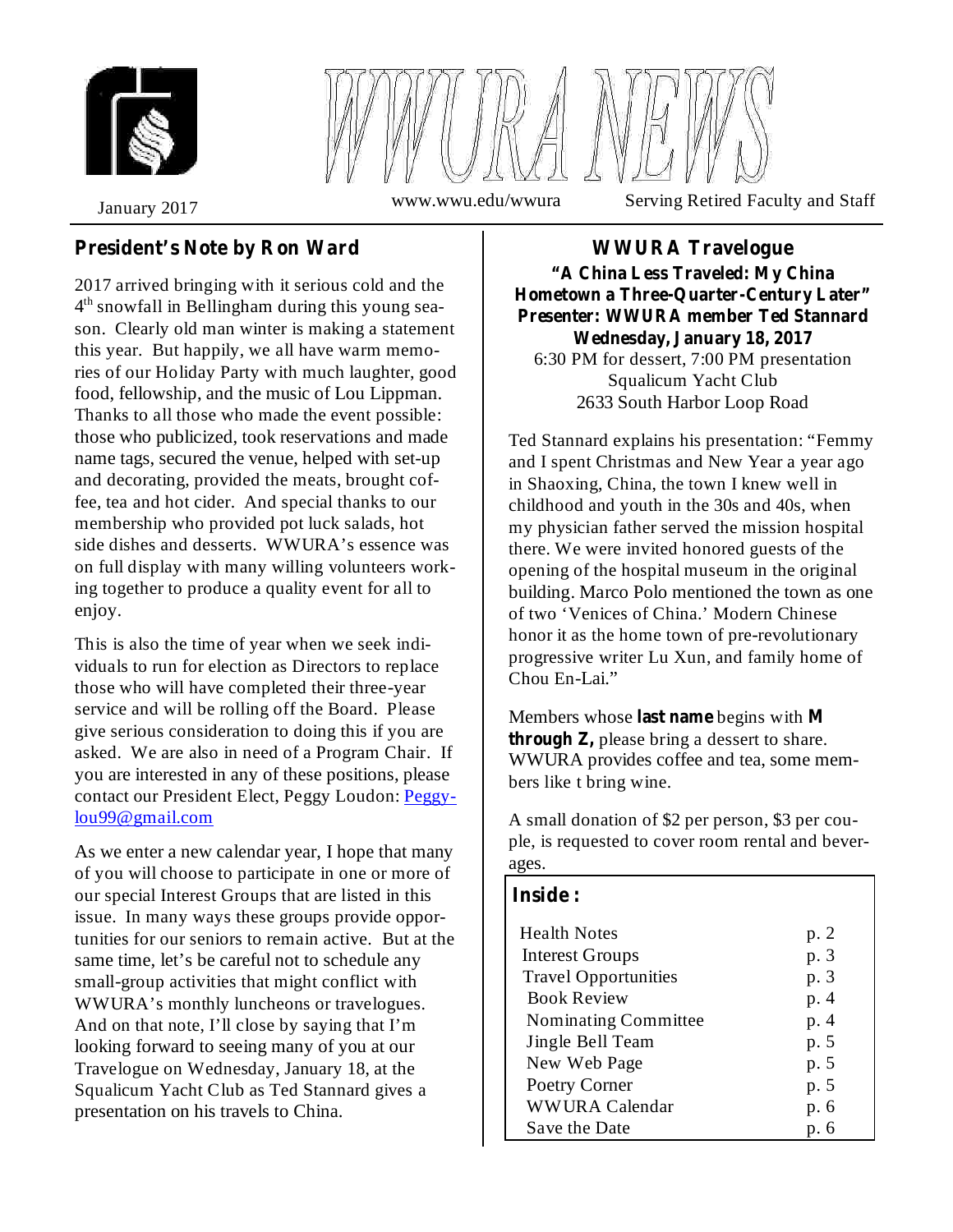# **Health Notes by Evelyn Ames Cold Weather: How it Affects Your Health**

Winter has arrived! Although the days begin to get longer, the cold is here with us for a few months! A study covering 384 locations in 13 countries, including the United States, published in *Lancet*, found that cold weather is responsible, directly or indirectly, for 20 times more deaths than hot weather. As temperatures drop, there is an increase in the number of health risks, particularly for older adults. The areas of the body especially at risk include the immune system, cardio-vascular system, the skin, and body balance.

*Immune System*: We spend more time inside (homes, stores, restaurants) and in close contact with others, making us vulnerable to the common cold (caused by over 100 different rhino viruses), influenza, bronchitis, sinus infections and other upper respiratory illnesses. The best suggestions for reducing the chance of acquiring such infections is to wash hands frequently with soap and water, cover cough and sneeze in the crook of one's elbow, get a flu shot, and get some fresh air!

**Cardio-vascular system (the heart):** Cold weather acts as a vasoconstrictor and narrows blood vessels. The body mating the extra strain when doing physical activity in the cold. **Heart attacks** increase in frequency during the reduces circulation to the extremities and skin surface (peripheral vasoconstriction). This concentrates a greater volume of blood in the body core, which in turn increases arterial blood pressure. Suggestions for reducing the heart risk are to dress warmly (hat, gloves, coat, layering clothing) and forego strenuous outdoor activity. The American Heart Association recommends avoiding sudden exertion like lifting a heavy shovel full of snow or walking through heavy, wet snow/snow drifts. Give oneself a break from outdoor physical activity and avoid drinking alcohol before and immediately after shoveling. Why? Alcohol increases a person's sensation of warmth and leads to underestiwinter months, usually affecting those who already have an underlying health problem. A drop in temperature increases blood pressure. This places more strain on the heart, with the body working harder to generate additional heat when it is cold.

**Temperature** : Older adults are at risk for hypothermia. Cold temperatures, high winds, snow and rain can steal body heat. At 30 degrees Fahrenheit in a 30-mile per hour wind, the cooling effect is equal to 15 degrees Fahrenheit. Hypothermia means the body temperature has fallen below 35 degrees Celsius or about 95 degrees Fahrenheit. This occurs when the body can't produce enough energy to keep the internal body temperature warm enough. The body lets one know this is happening with plenty of warning from shivering, numb extremities, reduced dexterity and just feeling miserably cold. Symptoms include lack of coordination, mental confusion, slowed reactions, shivering and sleepiness. Elderly people who have a lower subcutaneous fat level may have a diminished ability to sense temperature, meaning they can suffer hypothermia without knowing they're in danger. Keep warm by wearing layers of clothing. This traps air between layers, forming a protective insulation. Keep hands and feet warm, as they tend to lose heat rapidly. Heat can be lost through the head so wear a hat or head scarf. Ears are especially prone to frostbite.

**Balance:** Sidewalks, parking lots, steps and stairs can be icy and very slippery. One of the most important preventive acts is to wear shoes or boots that are meant to be worn in snow/icy conditions. Take the time to change shoes when going outside to take out garbage or pick up newspaper. Enjoy walking in snow in icy conditions? Consider wearing Yaktrax Pro.

**Skin:** Dry winter air can suck the moisture from your skin. Suggestions for caring for skin: use a moisturizer with an oil base to block evaporation. Shower in lukewarm—not hot—water. Use a humidifier to replenish moisture to the skin's top layer.

**On the flip side of risks,** there are benefits of cold weather: no pollen from plants and no biting insects. More calories are burned to keep warm. Suggestions for coping with cold weather: eat hearty stews and soups and comfort foods to give you the fuel to cope with cold weather. This is not summer time and salad weather!

http://www.health.harvard.edu/staying-healthy/how-does-cold-weather-affect-your-health Amer Heart Assn http://www.heart.org/HEARTORG/General/Cold-Weather-and-Cardiovascular-Disease\_UCM\_315615\_Article.jsp#

http://www.coolantarctica.com/Antarctica%20fact%20file/science/cold-weather-health.php http://www.nytimes.com/column/personal-health (Brody, Dec. 19, 2016)

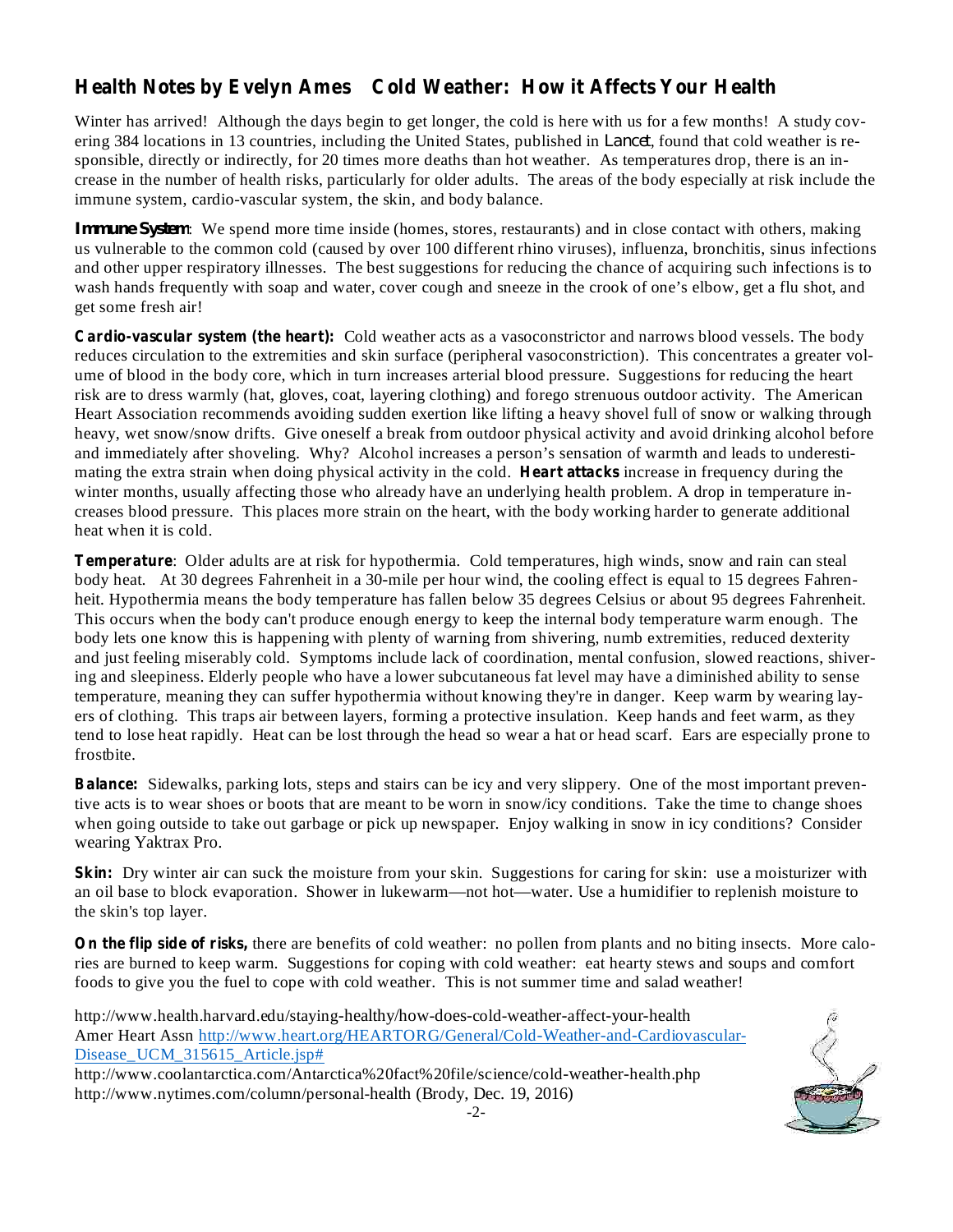#### **JANUARY 2017 INTEREST GROUPS**

If you are interested in one of the groups please call or email the contact person.

**BOOK GROUP**--Donna Moore, 360-733-5769 <dfmoore12@gmail.com>

We will meet at 2:30 at Donna Moore's home, 1200 Birch Falls Dr.

January's book is *The Oregon Trail* by Rinker Buck. Discussion leader is Evelyn Ames; treats- Jan Berg. February's book is *Thomas Jefferson and the Tripoli Pirates* by Kilmeade and Yeager. Discussion leader is Barbara Davidson; treats-Mary Jo Lewis.

**BRIDGE GROUP**—The bridge group will meet January 24th at 1:30. Place to be announced.

**INFORMAL DINING --** Janet Berg, 360-733-4654, <janetlila@hotmail.com>

**OPERA GROUP**--Evelyn Ames, 360-734-3184, <<u>evelyn.ames@wwu.edu</u>>

Web site for The MET HD: https://www.metopera.org/Season/InCinemas/.

January 11 - Nabucco, an encore starting at 6:30 p.m.

January 21 - *Romeo and Juliet*

Locations for MET HD: Barkley Film Center and Lincoln Theater in Mt. Vernon. Skagit Opera is at McIntyre Hall in Mt. Vernon. At various times the Pickford Film Center offers opera, ballet, and theater productions from Europe venues.

The Skagit Opera (now called Pacific Northwest Opera): http://skagitopera.org/performances/

**PLAY READING** - Barb Evans, 360-650-9724 < barbandhoward@comcast.net> . The first meeting will be in January 2017—date and place to be announced.

**SKIING -** Charlie Way, 360-734-0649 <cybway@aol.com>

**WRITER'S GROUP** -Lynne Masland, 360-676-9821 <lmasland@comcast.net> Meets twice a month. The groups are kept small so there is time for reading and critiquing each other's work.

> **Possible Travel Opportunities Suzanne Krogh Chair, Travelogue Committee**



The November WWURA travelogue was an interesting presentation by Frank Zurline, owner of Bellingham Travel. In addition to providing information about what travel agents have to offer travelers, Frank shared tour experiences he had participated in recently. Not long ago, he and I discussed potential travel opportunities for WWURA members and their families and friends. In particular, we thought that an interesting trip for a group of like-minded friends might be a river cruise. Two examples, in this case from Ama Waterways, are a "Blue Danube Discovery" trip and another to "Provence and Spain", each about 13 days.

At this point, we simply want to learn if any WWURA members might find such a group trip attractive and would be interested in organizing it. If you think you might like to help organize such a trip with Bellingham Travel, please email me at slkrogh@comcast.net.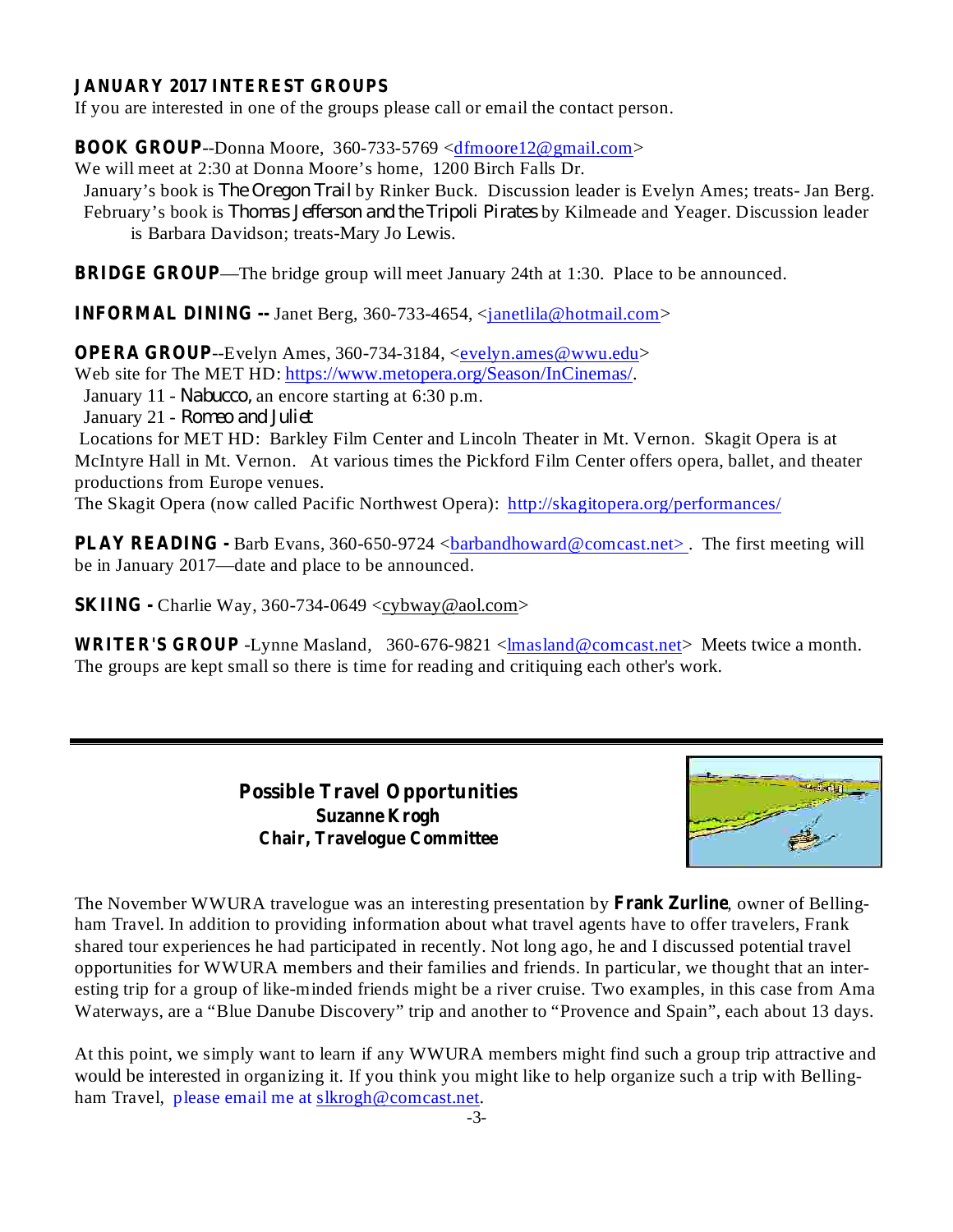## **Book Review**

#### **by J. D. Vance—A Review** *Hillbilly Elegy: A Memoir of Family and Culture in Crisis*

For those of us still puzzling over the recent presidential election, this memoir is reputed to provide some insight and understanding. Published in June 1916, it was clearly not intended as an explanation of that election. But many pundits have decided to regard it in just that light. J. D. Vance, a self-described hillbilly, grew up mostly in Middletown, Ohio. I say "mostly" because his family and he maintained very close connections with their home town and home culture in the hills and hollers of Kentucky.

Vance writes with grace about his growing up with a drug-addicted mother who went through a series of men as partners/husbands, none of whom managed to be a father to young J. D. The family found itself in a small industrial city in Ohio because J. D.'s grandfather was recruited from Kentucky to work in an industrial plant. So were a lot of their friends and neighbors. According to Vance, that is how many burgeoning industries throughout the Midwest and western Pennsylvania populated their factories. The result was a wholesale transplanting northward of hillbilly culture from the hills of Appalachia. While those industries thrived, the transplanted population thrived also—bought nice homes, purchased good cars, enjoyed vacations in their Appalachian homeland. And they clung to their culture, which Vance tells us was and is centered fiercely on the family, with an equally fierce patriotism and some propensity for violence, and a disdain for education.

Consequently the hollowing out of the industrial belt, turning it into the Rust Belt, left the hillbilly families unable to cope, with family instability and drugs filling the void.

Vance himself survived his addicted mother, who went through a series of men, offering Vance little nurturing and no role model. He was raised and saved by Mawmaw, his smart, gun-toting, tough-minded, foul-mouthed, caring grandmother, who insisted, against the values of her hillbilly culture, that he go to college. An enlistment in the Marines instilled a sense of purpose and discipline: then Vance attended first Ohio State University, then Yale Law School. He made it out of the economic and cultural trap of unemployment, drugs, social instability.

Many of Vance's readers believe that the anger experienced by the hillbillies left behind by the economy and the mainstream culture is what powered the rejection that surfaced in the recent election. Vance clearly loves his hillbilly culture even as he details some of its toxicity. I am not sure how much *Hillbilly* Culture explains the recent election. I am sure that it succeeds beautifully in sympathetically delineating a group of Americans who are hurting and angry. I recommend the book.

#### **Bob McDonnell** -

#### **Nominations Committee**

The Nominations Committee is looking for qualified candidates to serve as Directors on the 2017 WWURA Board. We have 4 positions to fill: one from classified staff/administrative exempt, one faculty, and two at-large. We invite all members to consider serving on the board. If you would like to serve or have a suggestion for a qualified candidate, please contact a member of the Nominations Committee.



| Margaret Loudon, chair | Donna Moore                | Evelyn Ames                              | Lynne Masland |
|------------------------|----------------------------|------------------------------------------|---------------|
| 733-6052               | 733-5769                   | 734-3184                                 | 676-9821      |
| Peggylou99@gmail.com   | $d$ fmoore $12@$ gmail.com | evelyn.ames@wwu.edu lmasland@comcast.net |               |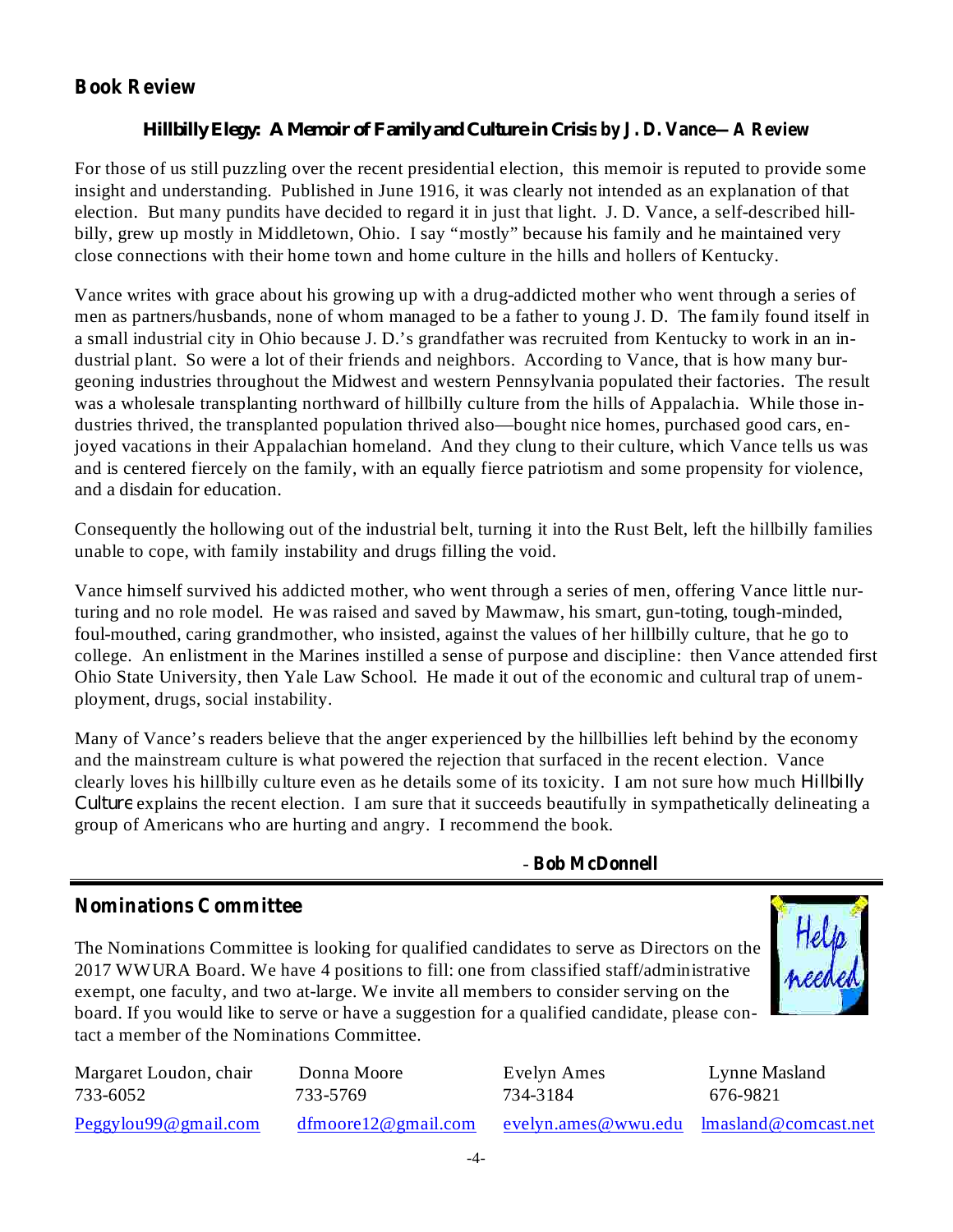# Poetry **Corner**

#### New Year's at Lopez Island, 2017 Lynne Masland

A soggy, foggy New Year's Eve The threat of snow hanging In the sky.

A lowering, gloomy, foreboding day, A fierce wind rushing down the Fraser River Valley. Matching our heavy unease, The dread of January's Inauguration Day.

Still, we walked to Shark Reef on New Year's Day, As is our custom, to watch the seals Lay about on rocks.

On New Year's Day, the sun was bright; The sky ice blue; the north wind sharp. Few seals that day on Shark Reef rocks;

Instead vast sky, blue-green waters rushing out the Strait Toward the great Pacific Ocean. Green grass on rocky boulders clung, As westering sun glittered on the waves.

Next year the salmon would continue to swim, The seals would lay about. The old gnarled firs would stand against the sky, Shaped by the wind, but still alive.

That night a sliver crescent moon, Followed by the evening star, Set in the west.



# *Save the Date !*

*for our luncheon on February 17th when Jeff Carroll will speak on Hutington's Disease.*



# **dated Website!!!**

#### **David Voye** Thanks to and Max Bronsema of

WWU's Web Communications Technology we have a newly designed website. In addition to containing back issues of our Newsletters and Health Notes, you will find a list of Board Members, our Constitution, By-Laws, Membership Form, and a greatly expanded Calendar.

Click on the Calendar and it will show you the WWURA events which are happening that month. Click on an event and it will give you a description of what, when, where, it is taking place. There is even a link to a map showing the event's location.

# *Check it out!* **www.wwu.edu/wwura**

# **WWURA 2016 Jingle Bell Team**

We had 21 register for our team and raised \$765. As of December, Bellingham Arthritis Foundation raised \$174,480. I'll learn the final count at the January AF board meeting.

jingled in jammies, or whatever: **Barbara** and Mel Davidson, Howard and Barb **Evans, Chris** and George Gerhold, Linda **George Mariz, Margaret Woll, Julie** and **Gorrell, Mary Hawk, Roy Potter, Ingeborg Paulus, Pat Clarke, Charlie Way, Lynne Masland, Lina Zeine, Troy Faith** and Ron Ward, and Katrina Hebert. Many thanks to the following who walked,

**Thank you!!**

**- Evelyn Ames**